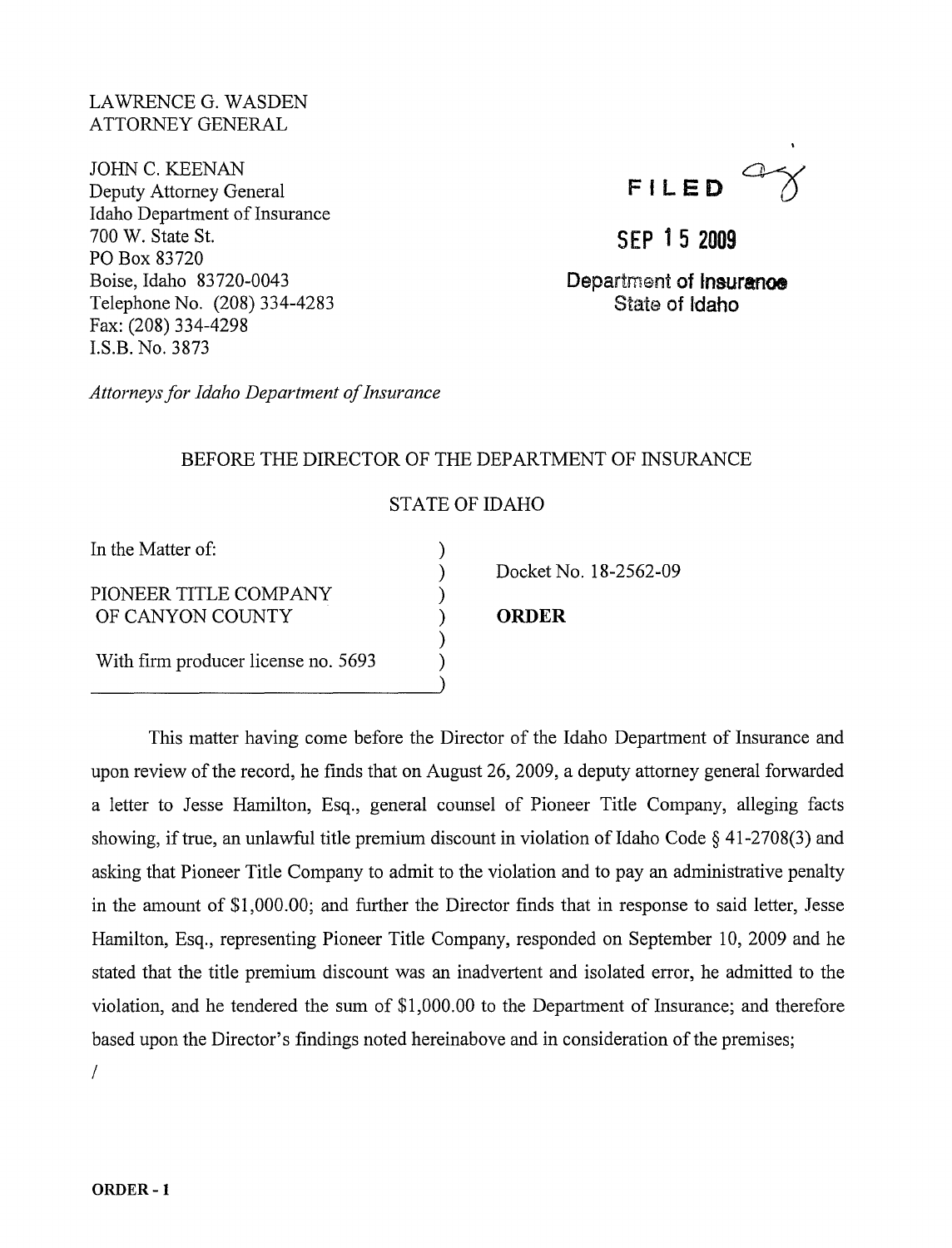IT IS HEREBY ORDERED that the above-entitled matter having been concluded between the two parties hereto without further proceedings herein, the same is closed and dismissed.

IT IS SO ORDERED.

DATED and EFFECTIVE this  $+$ **/**  $+$ *H*<sup>*H*</sup> $=$ day of September, 2009.

WILLIAM W. DEAL, Director Idaho Department of Insurance

l,